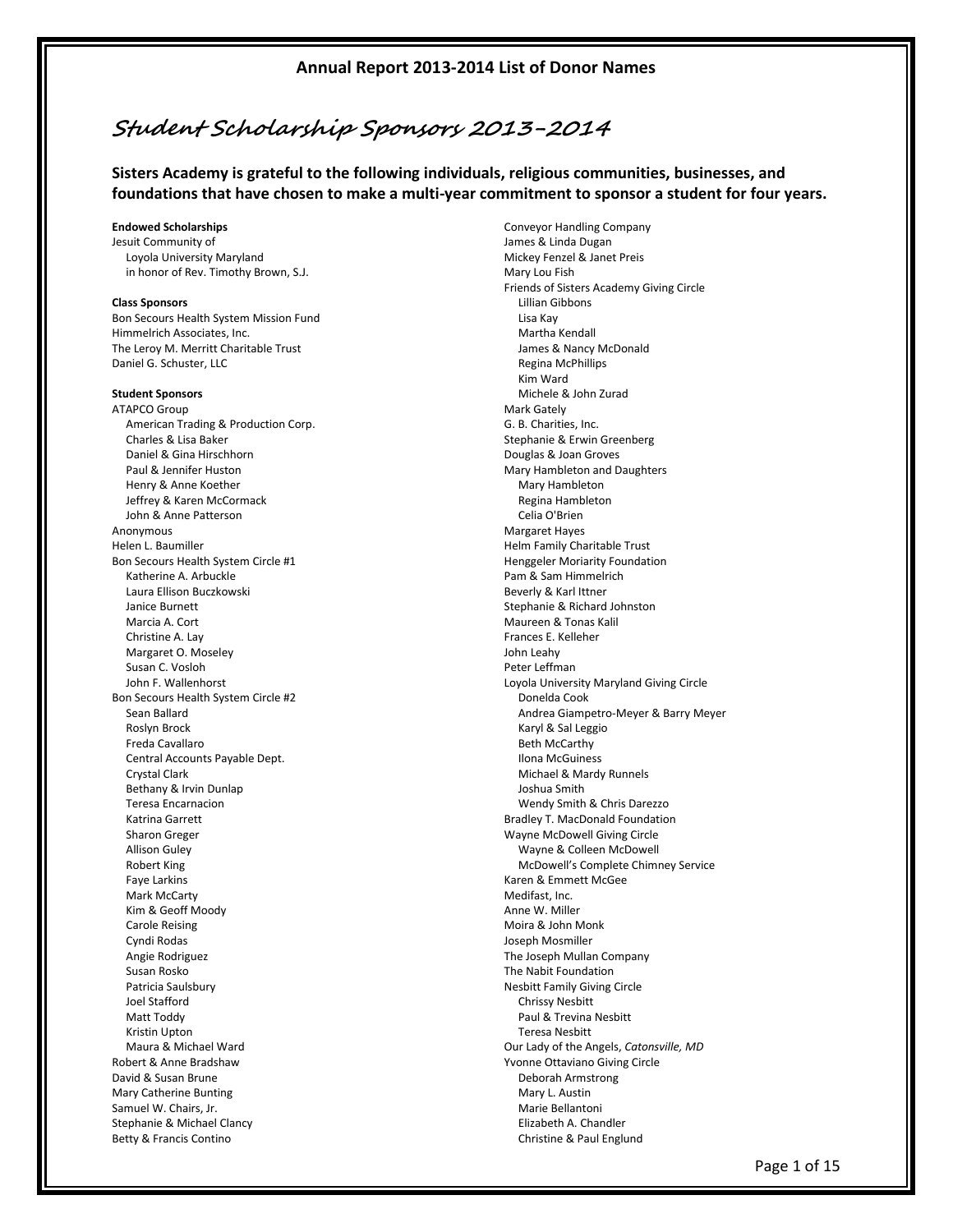Leslie Greenwald Beth Gregory William & Deborah McGuire Yvonne Ottaviano Suman & Nagaraj Rao Janet Marie Smith Par Pharmaceutical Companies, Inc. Mary C. Peroutka Joanne & Tim Regan Augusta Reilly Giving Circle Irene Callahan, RSM Susan K. Gauvey Faith & Jim Gilroy Harriet & Herbert Goldman Maria F. Howell Nina Torres Jones Mary Lou Preis Augusta Reilly, RSM Sarah Anne Riley Maris St. Cyr Jane M. Shaab Gwen D. Skillern

 Billye J. Turner REVAL LLLP Rienhoff, Susie & Bill St. Joseph Parish, *Cockeysville, MD* Janet Schmick Circle of Friends Claire T. Hartman Lynn & Stuart Janney Ann & Drexel Knight Katharine & Dennis Malone Amy & Patrick Mutch Carol Schmick Janet & John Schmick Janice & Charles Warns SNDdeN Congregational Mission Office Jacqueline & James Stradtner Kathryn & Richard Szarko Martina & Arthur Varnado Ellen Yankellow & William Chapman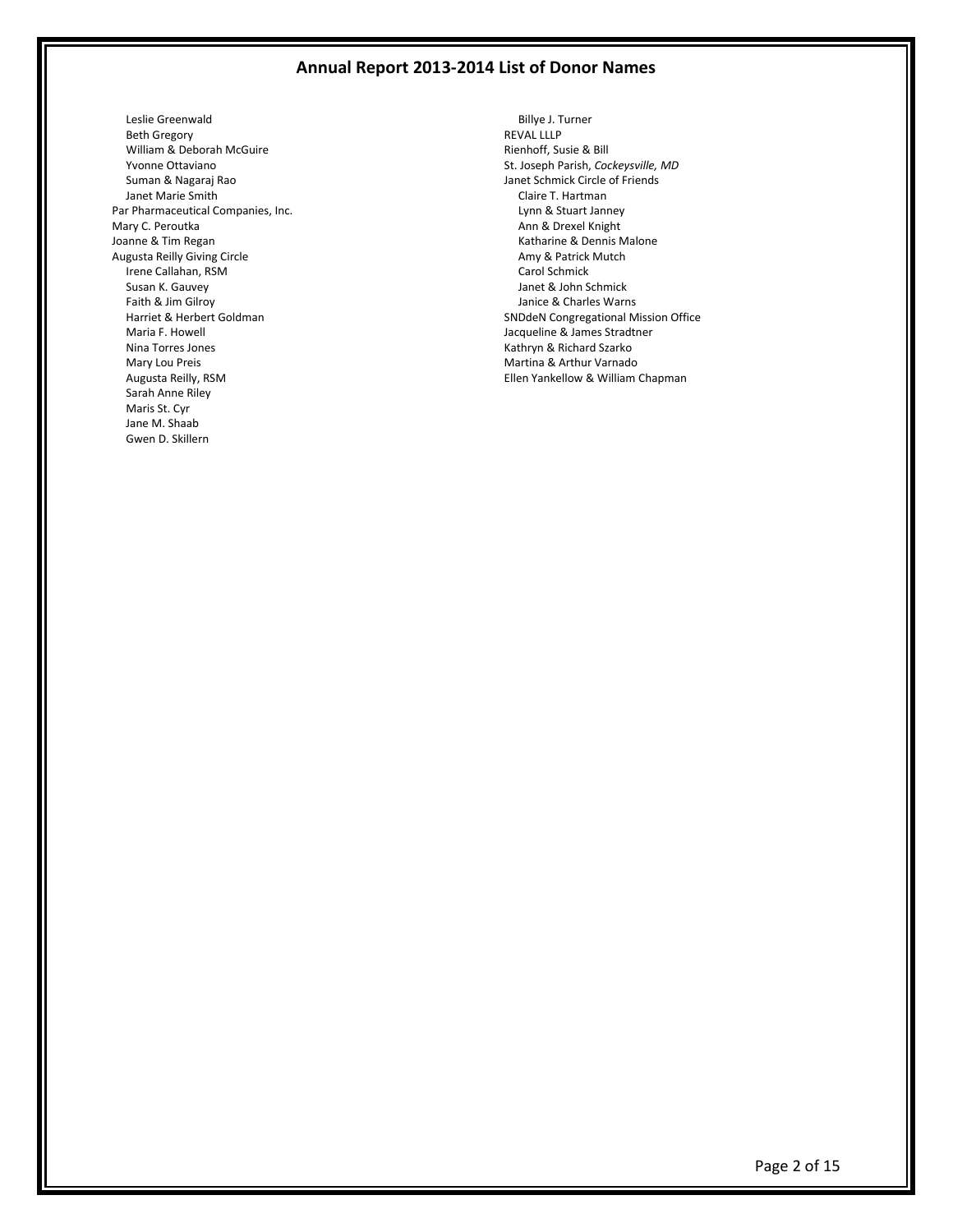# Donors 2013-2014

**We would like to thank everyone who has shared in the ministry of Sisters Academy of Baltimore by donating generously to the Annual Appeal, in volunteer hours, and with other gifts and services in support of our students' education. Donors who contributed to the Jeanne Bur Fischer Scholarship Fund have been designated by an asterisk (\*) after their name.**

#### **Sponsoring Congregations**

School Sisters of Notre Dame Atlantic Midwest Province Sisters of Bon Secours USA Sisters of Mercy of the Americas South Central Community Sisters of Notre Dame de Namur Chesapeake Province Ohio Province

## **Monthly & Quarterly Committed Givers**

Barbara & Chip Ackers Arlene R. Antonicelli Teresa M. Bellew Patricia Dale Cannella Catholic Community at Relay Teresa M. Cattaneo Joyce Willis Chapman Anne Marie Connolly James F. Cooke Gail P. Cunningham-Sutphen Jane Del Vecchio Virginia & Joseph Delfico Sharon & Michael Hogue Kathryn Johnson Rosa Lee King John & Nancy Klaske \* Richard E. Lynch Ralph & Virginia Martinez Barry & Cathy Nestor Patricia Rudolph Robert & Sonia Ryczak Joanne Savage & Mikel-Meredith Weidman Mary Patricia Smith Michael & Anna Maria Storey Barbara A. Tipton Anne C. Volpe Sheila West Patricia M. Wilson Susan Zator & Harry Merritt

## **Circle of Excellence**

**(\$50,000 to \$99,999)** The Henggeler Moriarty Family Foundation The Marion I. & Henry J. Knott Foundation Kathy & Jerry Wood Foundation

## **Circle of Leadership (\$25,000 to \$49,999)**

Anonymous Bon Secours Health System Mission Fund Richard & Eibhlin Henggeler Himmelrich Associates, Inc. Anne W. Miller (The Miller Family Gift Fund) School Sisters of Notre Dame – Atlantic-Midwest Province Daniel G. Schuster, LLC

Sisters of Bon Secours USA May and Stanley Smith Charitable Trust

## **Circle of Honor (\$10,000 to \$24,999)**

Anonymous Baltimore City Foundation Robert & Anne Bradshaw The Bunting Family Foundation-Fund A Conrad N. Hilton Fund for Sisters Pam & Sam Himmelrich George and Mary Kremer Foundation Thomas & Margaret Rice Sisters of Bon Secours Ministry Grant Sisters of Mercy of the Americas – South Central Community Sisters of Notre Dame de Namur – Chesapeake Province Sisters of Notre Dame de Namur – Ohio Province Kathryn & Richard Szarko Universal Service Administrative Company John & Kate Walsh

### **Circle of Stars (\$5,000 to \$9,999)**

Anonymous (Multiple Donors) Helen L. Baumiller David & Susan Brune Bon Secours Health System, Inc. – Season of Giving Campaign Samuel W. Chairs, Jr. Stephanie & Michael Clancy Combined Federal Campaign of Central Maryland Donors James & Linda Dugan L. Mickey Fenzel & Janet Preis Mary Lou Fish Friends of Sisters Academy G. B. Charities, Inc. Douglas & Joan Groves Robert & Mimie Helm Beverly & Karl Ittner Jackson Family Fund of the Community Foundation of New Jersey Stephanie & Richard Johnston Frances A. Kelleher Peter Leffman The Bradley T. MacDonald Family Foundation Karen & Emmett McGee Medifast, Inc. MSDE School Construction Program Our Lady of the Angels Catholic Community, *Catonsville, MD* Par Pharmaceutical Companies, Inc. Joanne & Tim Regan Susie & Bill Rienhoff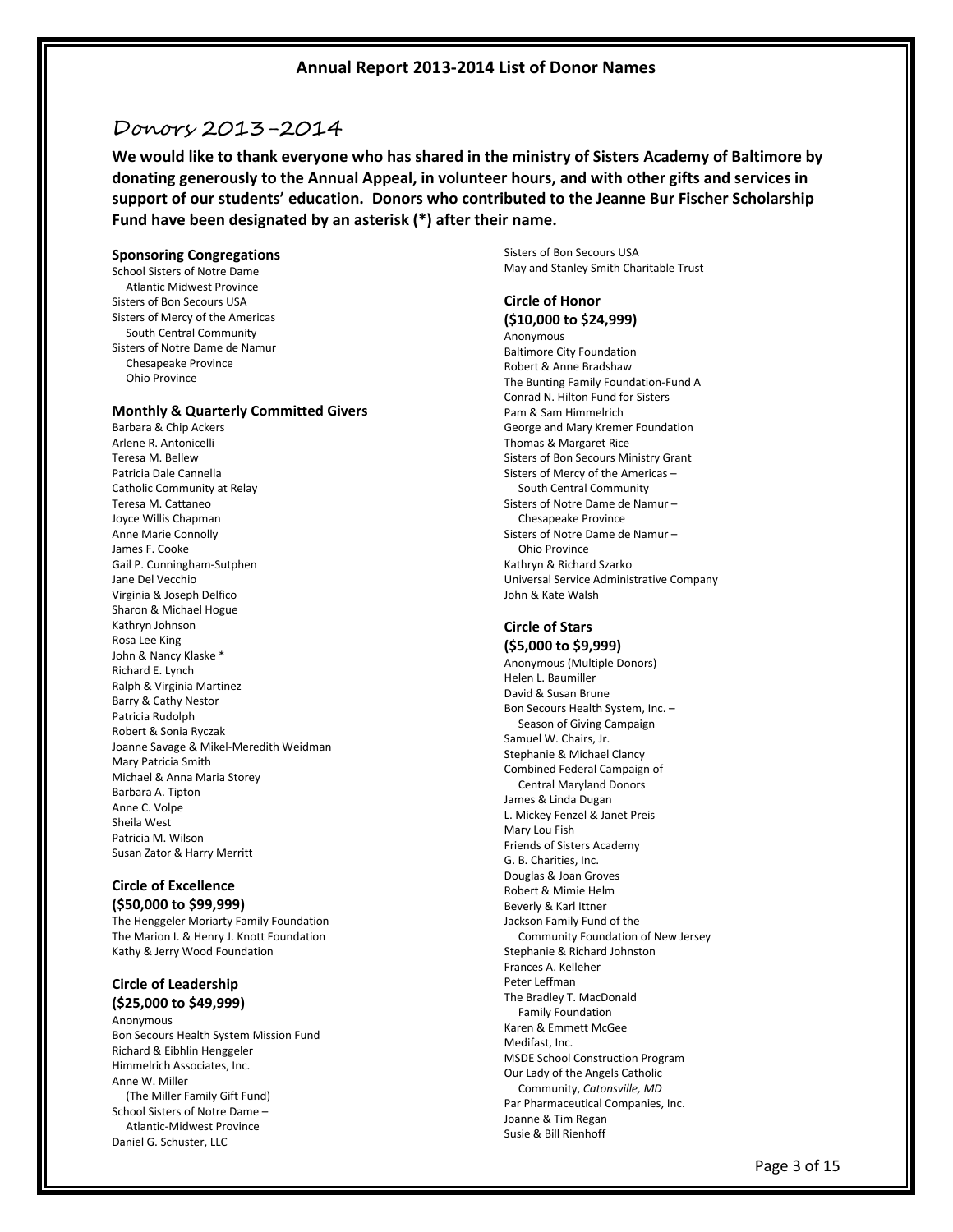Jeanne & Rick Smiledge \* Sisters of Notre Dame de Namur – Congregational Mission Office Jeredith & James Stifter The Whiting-Turner Contracting Company John & Margaret Wilckens Thomas Wilson Sanitarium for Children of Baltimore City

## **Circle of Peace and Respect (\$1,000 to \$4,999)**

Anonymous Bobbi & Chip Ackers Howard & Leslie Appleby Deborah K. Armstrong Dottie & Ed Arnold Karen & Lee Arnold American Trading and Production Corp. Mary Gillian & Robert Babb Basilica of the Assumption Richard Berndt Fred & Nancy Lee Boos Barbara Stewart & Peter Bowe Bon Secours Health System Inc. – Central Accounts Payable Bon Secours Health System Inc. – Human Resources Operations Center Laura Ellison Buczkowski Janice Burnett Rev. Francis X. Callahan Marie Canniello Catholic Community Foundation Catholic Community of St. Francis Xavier, *Hunt Valley, MD* Jim & Gerry Cavanaugh Children's Scholarship Fund of Baltimore Church of the Holy Apostles, *Gambrills, MD* M. Paula Cockerham, RSM Betty & Francis Contino Conveyor Handling Company, Inc. Mary C. Corey Correct Rx Pharmacy Services, Inc. Barbara P. Costello Cheryl & Jim Councill (Mazaika Family Foundation) Mary Y. Dan & David Hand Edison Electric Institute Maureen & Edward Feroli Christopher, Maryann & Sebastian Fischer \* Frank Fischer \* Noreen A. Frost Gallagher Evelius & Jones LLP Gino & Peggy Gemignani Andrea Giampetro-Meyer & Barry Meyer Mary Hambleton Regina Hambleton Patricia & Edward Harris Margaret Hayes Mary & Nelson Herrman Jen Hobbins Mairead E. Holly M. Lisa & Richard Kay Martha & Charles Kendall Mary Ann Kmetyk

Joel & Catherine LaFerriere Philip & Mary Beth Lange Ladies Ancient Order of Hibernians – Maryland State Board Michael & Rosemary Lardner Christine A. Lay John & June Leahy The John J. Leidy Foundation, Inc. Lois and Philip Macht Family Philanthropic Fund Mary Annella Martin, RSM Maryland Charity Campaign Donors Beth McCarthy McCormick and Company, Inc. Jim & Nancy McDonald Wayne & Colleen McDowell McDowell's Complete Chimney Service, Inc. Kathleen McGuire Catherine & Tom McNamara Susan & John McQuilkin (The Cain Foundation) Mercy Ridge Catholic Residents The Thomas More Project Margaret O. Moseley Charles & Sheila Mudd Pat Murphy & Dan Savin P. Francis Murphy Fund Christine Nesbitt Paul & Trevina Nesbitt Teresa Nesbitt Celia N. O'Brien Gary & Carol Perkinson Nicholas & Eva Rauseo Pat Rudolph Lee & Catherine Rutland Robert & Sonia Ryczak Janet, John and Carole Schmick Claire M. Smith David & Peg Smith Mary Patricia Smith Society of St. Sulpice, Province of the United States Kathleen & Thomas Spies St. Alphonsus Rodriguez Parish, *Woodstock, MD* St. Joseph Church, *Odenton, MD* St. Joseph Parish, *Cockeysville, MD* St. Louis Parish, *Clarksville, MD* James & Jacqueline Stradtner Henry A. Strohminger, III Jean Sullivan T. Rowe Price Foundation, Inc. Matthew & Krista Toddy United Way of Central Maryland Anonymous Givers Martina & Arthur Varnado Sheila & James Vidmar Paul, Sue, Claire & Brooke Weber The Toby & Melvin Weinman Foundation M. Patricia Wilson Susan Zator & Harry Merritt Mary Elizabeth Zorzi

### **Circle of Sisterhood (\$500 to \$999)**

Anonymous Arlene R. Antonicelli Michael & Kim Arnold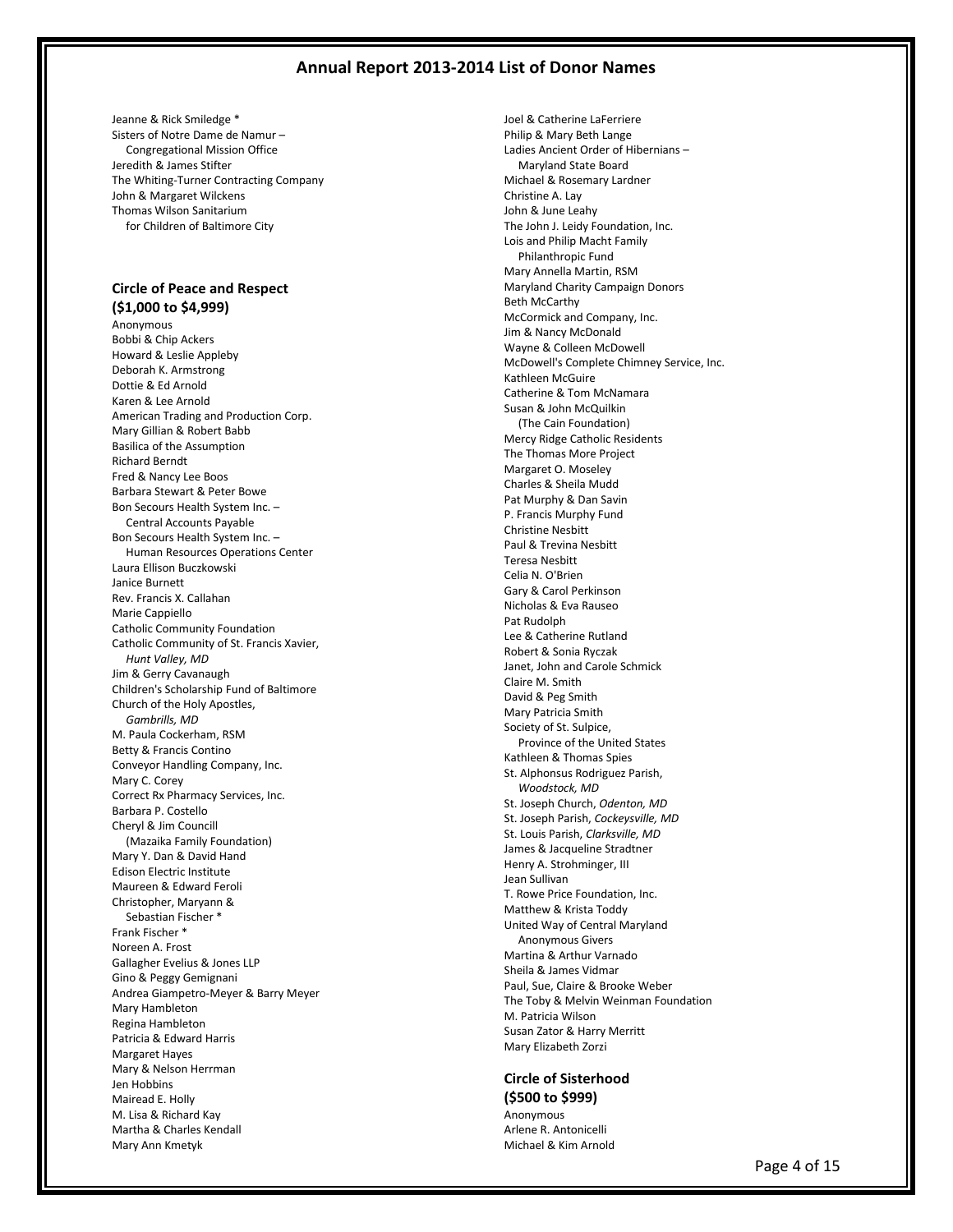Charles & Lisa Baker Sean G. Ballard Baltimore City Combined Charity Campaign Donors Marie Bellantoni Margery & Timothy Bessent Mari Blackburn, M.D. George & Karen Blair Carroll & Marion Bodie Roslyn M. Brock Michael J. Buckley & Jeannette Suflita \* Freda Cavallaro Elizabeth A. Chandler Sian Colglazier Donelda Cook Marcia A. Cort Gail P. Cunningham-Sutphen, M.D. The Marian & Owen Daly Family Trust Fund Anne-Stuart & Richard Darrell Helen Rose Dawson Mark & Kathy DeSanctis \* Mary Dwan Kate C. M. Edwards Christine & Paul Englund F. Paul Galeone, Photographer, Inc. Jim & Peggy Fry Katrina L. Garrett Lillian K. Gibbons Jim & Faith Gilroy David M. Gordon Beth Gregory Cynthia & Ned Halle Claire T. Hartman Jack L. Harvey Carol Hayes-Gegner Melody Gordon-Healy Sharon G. Hogue Paul & Jennifer Huston Irish Charities of Maryland, Inc. Joeann Karibo & Mark Tamulonis Joseph Karibo Robert B. King Ann & Drexel Knight Barbara & Bill Kriz Charmaine Krohe, SSND Julia K. Maher \* Dennis & Katharine Malone Michael & Cathleen Maloney Dr. Frank C. Marino Foundation Jeffrey & Karen McCormack Ilona M. McGuiness Mary Lu McNeal Regina McPhillips Montag Family Fund of The Community Foundation for Greater Atlanta Mount de Sales Academy National Art Honor Society Students, *Catonsville, MD* Thomas J. Murphy Patrick & Amy Mutch Barry & Cathy Nestor Most Rev. William C. Newman Martha & Robert Oare \* Sylvia & Roderick O'Connor One Stop Auto Parts, Inc. Mary Elizabeth Orr, SSND Yvonne Ottaviano

John & Anne Patterson Sheila M. Perkinson Errol & Joyce Phillip Mary Louise Preis Suman & Nagaraj Rao Cynthia Rodas Nancy & John Sacci Sheila & George Shepard The Honorable Carol E. Smith Joshua Smith Wendy Smith & Christopher Darezzo St. Bernadette Parish, *Severn, MD* St. Louis the King Knights of Columbus Council #11898 St. Margaret School, *Bel Air, MD* Beth & Joel Stafford Jean & Michael Sullivan Barbara A. Tipton George & Jean Vaeth Msgr. Arthur F. Valenzano Anne C. Volpe Susan C. Vosloh Mary Kim Ward Janice & Charles Warns West Psychotherapy Services, LLC Clare E. Wherley Laishy Williams-Carlson

## **Circle of Initiation (\$100 to \$499)**

Anonymous Terri Bellew Charles & Joanne Brown Maureen & Alan Aarons Academy of Notre Dame Faculty, *Villanova, PA* David Adamson Cynthia Allen Jane & Robert Amtmann Betty Atkinson Darleen Atkinson Baltimore Basilica Knights of Columbus Council #15768 Leah Winterling Bark Jane & Norbert Basel Karyn Bauer Kathleen Baughman Dorothy Baumeister Mary Baxter Anna Mae Becker Mary Jane Bell Peter Bell & Lise Satterfield Phyllis J. Berg Charlotte M. Bernhardt Ray & Doris Bintrim Box Tops for Education Richard & Mary Frances Bradyhouse Leon J. Brown, Jr., M.D. Joseph & Sheila Brune Megan & John Brune James & Margaret Bryan Bon Secours Health System, Inc. – Days of Caring Bon Secours Richmond Health System - EDC-IT Department Anna Budiwsky Paul & Carolyn Budny Renee & Jerry Buettner \*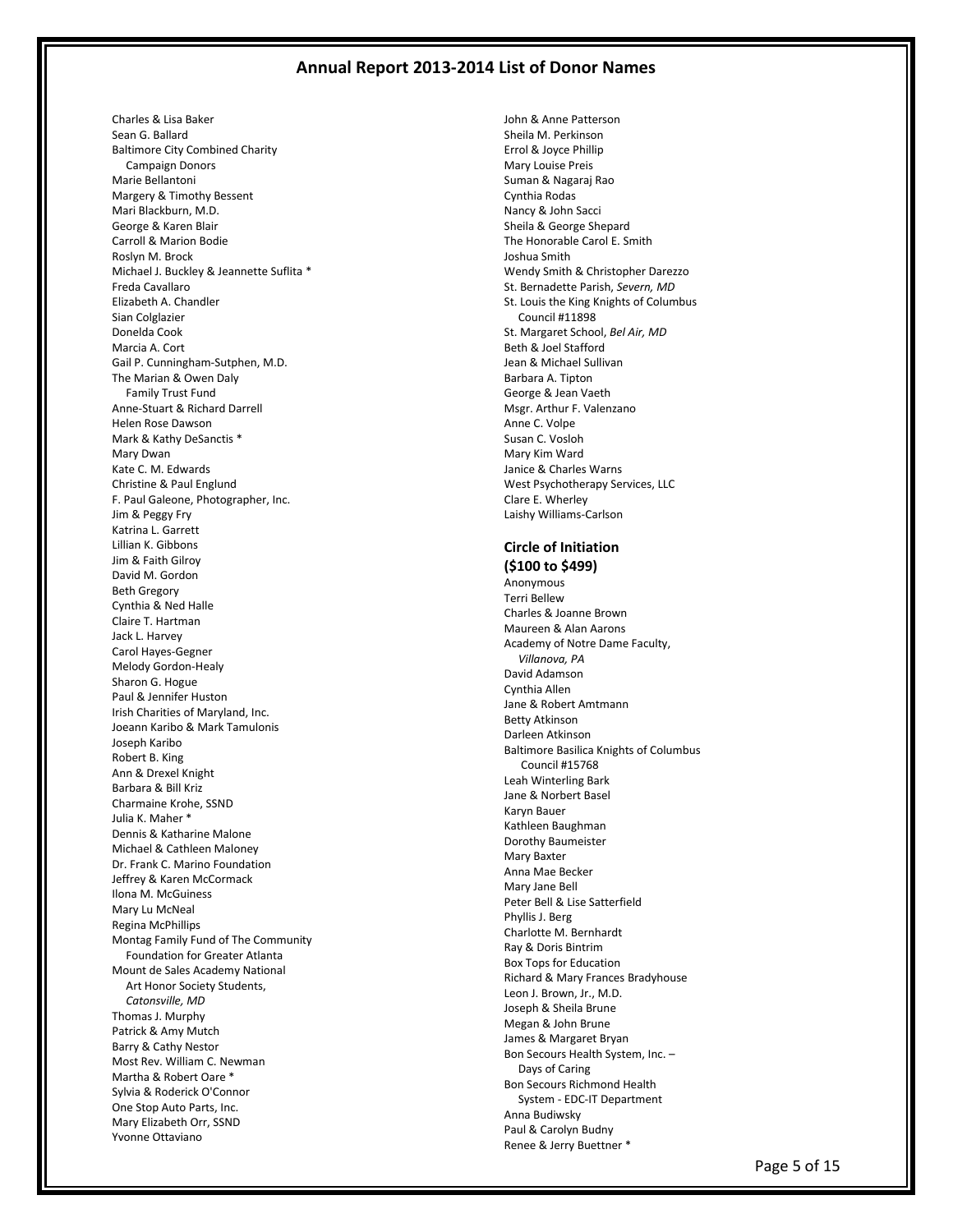Mary Elizabeth Buettner, SSND Tony & Peggy Bur \* Anne S. Burgan James & Anne Burke Dot Burkhardt Irene Callahan, RSM Carol Ann Campbell Patricia Dale Cannella Harriet Capitol Gloria Rae Carpeneto Judith Center & David Kass Joyce Willis Chapman Charm City Fitness John & Amy Chay Mary Haer Chiles Ellen & John Cioccio Dorothy Clayborne Jessie M. Colson Anne Marie Connolly Robert & Mavis Connolly Charles & Kathryn Constable James F. Cooke The Honorable Charlotte M. Cooksey Corpus Christi Community at Trinity School, *Ilchester, MD* Marion B. Corry Joanna & David Cox Mary Ruzicka & Dick Crook Estate of Franklin E. & Louise W. Daigler Thomas J. & Margaret D'Alesandro David & Lou Davia Sisters of Bon Secours, Marriottsville Novitiate House Mary Joel Davis Jane Del Vecchio Barbara Delano Virginia & Joseph Delfico Harry F. DeSanctis \* Hilda & Dennis DeSanctis \* Elaine M. Diggs Joseph & Lynn Doerfler Mary Donohue, SNDdeN Delia Dowling, SSND Marie D. Dunham Beverly A. D'Urbano Donna & John Easton Theda Ecker Susan Eggers & Bob Goldman \* Nina Elliott Charles & Caledonia Ely Sam & Donie Ely John & Nancy Erickson Charlotte Ernst Janet M. Evans Gisele Ferretto Frank & Barbara Flanigan Paula Forney Lori & Barry Frederick Louise C. Frock Mary Funke Barbara R. Gailunas M. Susan Garreis William L. Gaudreau The Honorable Susan K. Gauvey Jeanette Gilmore Rose Glorioso & Donna Senft Clarence Goetz Linda Greene

Patricia E. Groeninger Monica Hausner Carla D. Hayden, PhD Maryella R. Hierholzer Karen & Joseph Higgins Louise T. Higgins Barbara & Sam Himmelrich Carrie Jo Himmelrich Bruce & Dorothy Hofmann Mary & Louis Hogan Sean M. Holly Holy Family Catholic Community of Middletown, *Middletown, MD* Betty Ann and John Howard Fund Lawrence (Skip) Hubbard Mason & Kathleen Hurd Barbara L. Ipsaro Marjean C. Irwin Kathryn Johnson Mary Joan & John Jordan Margaret Juskelis, SSND Suzanne & Robert Karkoska Eileen F. Karl Mary Pat & Brian Kavanagh Maureen & Robert Keck Beth Kennedy Lenna D. Kennedy Thomas & Denise Kickham Jennifer & George Kilbourne Mary L. Kilbourne Rosa L. King Jane & John Kircher M. Kristine Kirk John & Nancy Klaske \* Andy & Lynn Kochis Anna & Matt Kozlov Mary Ann & William Krastel Arthur & Nancy Krummenoehl Lane Fund of the Fidelity Charitable Gift Fund Lansdowne Improvement Association Carol & Constantine Lanzi Faye Royale Larkins Andrea LaChance & Bruce Lauber \* Tim & Traci LaValle Anne Lavelle Kathleen K. LaVina Paula Himmelheber Lee Karyl & Salvatore Leggio Mary Beth Lennon Donna H. Linksz Living Water Holistic Ministries, Inc. Elizabeth Lund Clement & Sarah Lutterodt Brian & Jennifer Lynch Richard Lynch Robert & Gail Lynch Kathleen & Raymond Lyon Diane Lyons Kathleen K. Mahar Mary C. Mangione Kevin & Sara Manning Margaret & Michael Markovic Eileen B. Martin \* Ralph & Virginia Martinez Fred & Mary Mauser Agnes & Dan Mazur Ann McCafferty, SNDdeN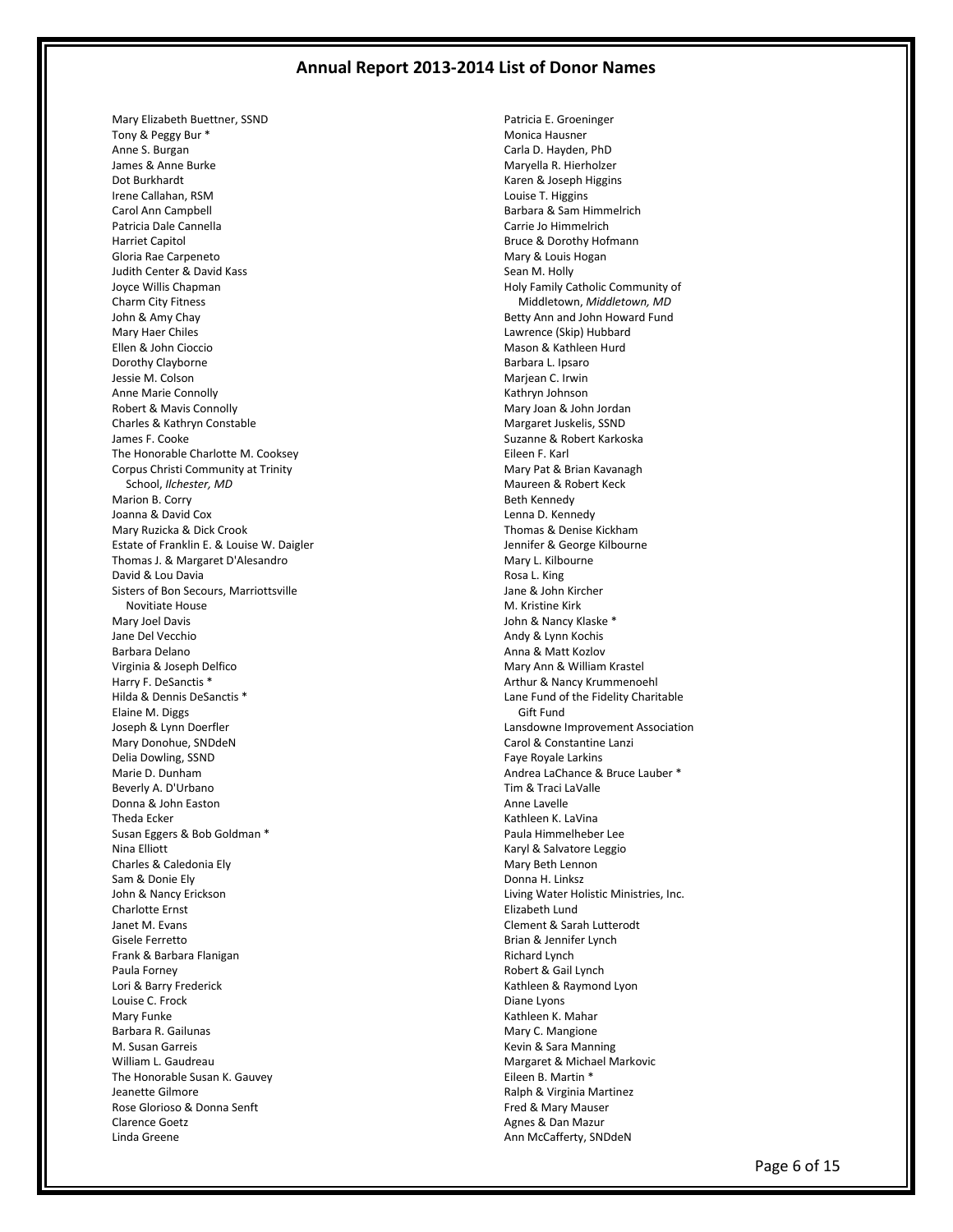Margaret McCann Maureen M. McCart Maria & William McCarthy Paul & John McCollum Joan & Frank McDermott Sharon & Michael McGarvey Kevin & Jody McKenna M. Karen McNally, RSM Ellen L. McNeill Phillip & Stephanie McQuaid Julie & Frank McQuilkin Amy & Patrick Mead Joanne & Jeffrey Mezzullo Joyce W. Michaux Stanley & Laurie Miller James & Juanita Mohler Kim & Geoff Moody Rosanna & Philip Moore William D. Moran & Norwood Service Center Morgan Stanley Smith Barney Janet E. Moses Rosemary Moynihan, DC Sarah Mullen Patricia Murphy, SSND Mary & Ken Murray Joseph G. Muth Linda Myers Joseph Nartowicz Catharie Conway Nass Northrop Grumman Foundation Lois O'Brien-Cronin Sherri & Steven O'Donnell Lee & Marilyn Ogburn Mary T. Olert Liana M. Orsolini Greg & Katharine Otto Carol & Cliff Palmer Jeanette & John Parmigiani Laura & James Platner Sharon & Stanley Potocki Patricia E. Davis Robert & Suzy Price Pat & Vinnie Quayle Rev. Brian M. Rafferty Geetha Raja, M.D. Members of Ravens Roost 50 Foundation for Families, Inc. Elaine A. Rayme Dana Reed \* Augusta Reilly, RSM Sarah Anne Riley Bernadette Roche Angela R. Rodriguez Natalie Rosetti Mark C. Rouse Sheila & Philip Rousseaux Ted & Virginia Rugemer Michael & Mardy Runnels Marianna & John Russell John E. Ruth Company, Inc. Joan M. Ryan \* Michael & Barbara Ryan Roberta & Edward Sabin Nancy & Thomas Sanders Joanne Marie Savage & Mikel-Meredith Weidman Kathleen M. Savage

Patricia & Gerald Savage Jaya Sawhney Tom & Kathy Scanlon School Sisters of Notre Dame – Mary, Our Queen Community at Villa Assumpta, *Baltimore, MD* School Sisters of Notre Dame – Villa Assumpta Community, *Baltimore, MD* Seton High School - Class of 1963 Jane M. Shaab Bernadette Shine Carole Shinnick, SSND Jennifer C. Simmons Sister of Bon Secours Leadership Office and Retreat & Conference Center, *Marriottsville, MD* Sisters of Notre Dame de Namur – St. Jerome Convent, *Hyattsville, MD* Sisters of Notre Dame de Namur – St. Julie Convent, *Westbury, NY* Nancy Skinner Karmen Slezak Jane M. Smith Patricia Smith, RSM Suzanne & Terry Spencer St. Alphonsus Rodriguez Knights of Columbus Council #13294 St. Clement I Parish, *Lansdowne, MD* Maris St. Cyr St. Ignatius Church, *Baltimore, MD* Stanley Balck & Decker John & Cathy Stefano David & Dianne Stephan and Kathy Ranta Robert & Rosella Stock Michael & Anna Maria Storey Thomas & Mary Sullivan Eugene M. Sullivan, M.D. Foundation Brent & Karla Swinton Target Corporation Susan Terranova Deborah Thiels Thomas Associates, Inc. John E. Thomas Mary Dowling Thompson Edna E. Tillette George & Mary Torggler Kathleen Treacy Josephine M. Trueschler Sharon & David Tufaro Billye Turner Jim Uhles United Way of Delaware Anonymous Givers Kristin Upton Frances M. Usher, SSND Jo Ann Valaske & Her Small Faith Community Joseph & Terri Van Der Gracht Andre J. Varacka Andrew & Irene Vecchione Verizon Foundation Martha Vitek & Patrick Welsh Ann & Andy Wagner Betty Nell Wagner Jean M. Walker Thomas Ward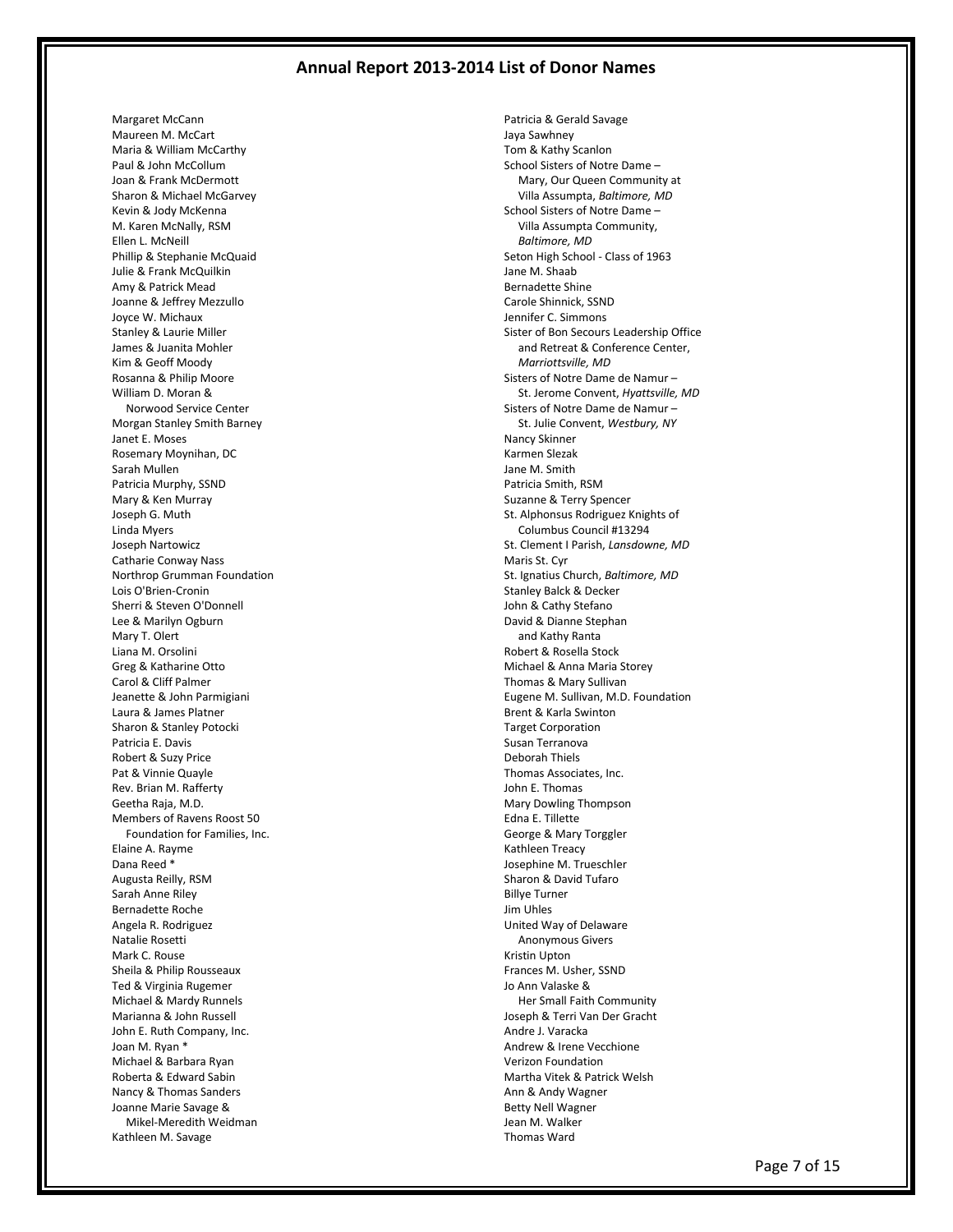Kathleen & Mark Warner Valerie E. Washington, National Black Catholic Congress Jon & Mary Catherine Webb Beneva J. Weintraub Loretta T. Whalen \* Joanne Wills & Rich Holzman \* Alicia & Robert Wilson Sandy Wirth's Well for the Journey Group Anne T. Wisniewski Jacob Wittig Chip & Kirsten Woelper M. T. Susan Wood Deborah & Joe Wyda Louisa "Dickie" Wyskiel Matthew & Christina Wyskiel Ellen H. Yankellow & William Chapman Mary K. Zajac & Kevin J. Gardner John & Michele Zurad

## **New Frontiers Circle (Up to \$99)**

Anonymous Barbara Ackerman Mary Noel Albers, SSND Teonta Allen Mary Frances Angermaier, SSND Mary Constance Baker, SSND Richard Baldwin Nancy H. Bateman Daniel & Susan Baum Mary Rosina Bayliss, RSM Mary Ann Bazata, SSND Katherine Marie Bell, RSM Helen Bellew, SNDdeN Elizabeth A. Berger Margaret & John Bertulis Melinda Bihn & William Wallace Anne Denise Blake, SNDdeN Kathleen O. Bowen Barbara Bowers, SSND Phyllis & E. Clarke Bowie Lynne K. Bowman Martha & James Bradley Mary Beth Brubaker Barbara B. Brunk Eileen Budny Larry & Mary Ellen Bur \* J. Michael Burke Jeffrey Burke Kelly Bollinger Burke Richard Mary Burke, RSM & Sisters Frances Butler, SSND Bill & Theresa Campbell Audrey Magdalena Carbine Melissa & George Carroll Nancy & Roger Cassell Rosann M. Catalano Mary Angela Chairs Jeanne Marie Chapman Edith Clark Joan & John Coble Kathy McGlone Cogdell Joyce E. Colegrove Janet C. Coleman Martha A. Conlon Patricia A. Connell

Jane M. Conover \* Anna Marie & John Conrad Donna Cooper Mary S. Cooper Thomas & Mary Agnes Cotter Donna Marie Coward, RSM Christine Crouch \* Frank & Kathy Curran Dorothy Daiger, SSND William & Kathleen Daly Grace D'Amico, SSND Peter E. Dans, M.D. Brian Davia Karen Davia Margaret W. Davis Mary Teresa Day, SNDdeN Virginia Anne Day Linda Johansen Dei Andre Dembowski, RSM Mary Trinita DiGiacomo, SSND Carol Diegelman Peter T. Diemer Holly Diggins Thomas & Kathleen Duckhorn Douglas T. DuVall Alexius A. Dyer, Jr. Paul & Laureene Eames Tara & Eric Ebersole Regena Edwards Eileen Eppig, SSND Susan M. Faughnan Joan Feeley Nancy M. Fiedler Ann Fletcher Charles & Miriam Fleury April Flores Monica Flynn Elise & Jim Ford Janice M. Ford Judith A. Fortin Richard & Lisa Fox John & Denise Franchetti Kathleen Fullerton, SSND Michael Gargagliano Mary & Patrick Geary Joy & Arnel Generoso Barbara & Ralph Genuario Jolene & Steven Gercken M. Reginald Gerdes, OSP Lucy Giacchetti, SSND & Joellyn Grandchamp, SSND Marley & Phillip Giggey Gayle E. Glass Frances & Stanley Glinka Mary Jane Goetzke Eileen & Timothy Goodspeed Michael & Anne Goudreau Harry & Margaret Graham Celine & Mark Greene Mary Adele Griesacker Donielle Griffin Margaret H. Grimes Rosemary Guarino Mary M. Gunning Janet & Jim Hannan Harris Teeter Together in Education Cindy Harris Ann Elizabeth Hartnett, SSND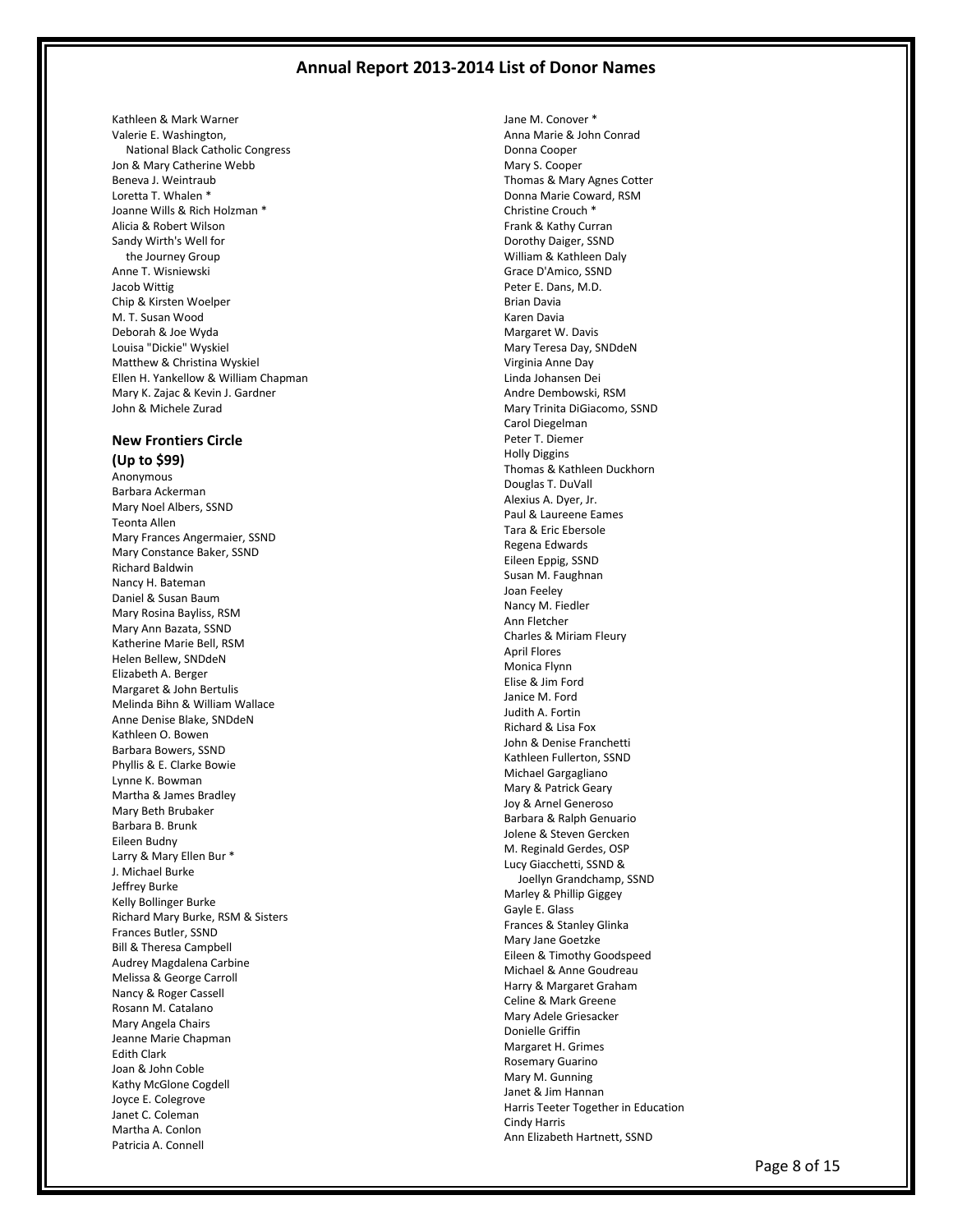Carlisle V. Hashim Dr. and Mrs. Charles F. Haugh, III Mary Ellen Hayden David J. Herbert Tom & Valerie Herwig Barbara Higdon Sylvia Hillman Barbara Miller Hitchings Norda A. Hodgson-Clopein Jean & Richard Holzman Patricia M. Hook Davonna M. Hoover Marie Carl Horn, SSND Michele Hunt Kathleen Jager, SSND Cornelius Jennings Karen R. Kadar Sally Ann & Irenaeus Kamantauskas Edithann Kane, SNDdeN Shihan Marc's Karate Academy Ira Keen Jean Keesey, SNDdeN Madeline Keller, SSND & Mary Lennon, SSND Anne-Marie & John Kesseg Victoria Kessler, SSND Key Equipment Finance, Inc. Madalen & Robert Kight Thomas & Margaret King David & Kristen Kinkopf Pamela Kirk Betty W. Klare Karen L. Kohlhoff Leonora Kopera Thomas & Marie Kovac Marge Kramer & Family Marion Kreiner Elizabeth & James Kronz Mary Regis Krusniewski, SSND Msgr. Ralph Kuehner Kathy & Dick Lamond Ladies Ancient Order of Hibernians – Division 1, *Catonsville, Baltimore County, MD* Carrie Z. Larkin Paula Laschenski, SNDdeN Felicia Lawrence Stephanie Lazarus Frank & Ellen Leach Eileen & John Leonhart Eileen L. Lewis John & Connie Liesen Mike & Ruth Liesen Elizabeth Lomas Erin T. Lorenz Alejandro & Vellma Lukic Heather Lyons & John Fusciello Shawn Marie Maguire, SNDdeN David Maiocco Jason & Lisa Manuel Connie Matricardi Judith & Robert Mattey Frances & Jerome May Marellen & Craig Mayers Kevin & Susan Maynard Barbara McClain Amelia & James McConnell Marie Elena McCormack, SSND

Ursula Blank McCormick LaToya McCoy Sarah A. McCray Mary Ellen & James McCrea Rea Marie McDonnell, SSND Barbara J. McElderry Mary McFadden, SNDdeN Iris Marie McGann, SSND Mary Faith McKean, RSM John & Madalen McKenna Alma & Francis Meagher Maryanne & Stephen Means Jo Vitrano Miller Doris Jean Miller, RSM Joan Minella, SSND Robert & Carlene Mondor Stephanie Moore Chris Morris Christine Mulcahy, SSND Mary Jean Mulch, SSND Virginia Muller, SSND Carolyn & Martin Mumma Dennis & Barbara Murphy Michael & Diane Murphy National Coalition of 100 Black Women – Baltimore Metropolitan Chapter Bill & Linda Neidert Catherine M. Nolan \* Sharon Norton Number Ten Foundation, Inc. Nursing Assistants at Villa Assumpta, *Baltimore, MD* Rev. Sean O'Brien, OFM Elizabeth G. O'Connell Anne O'Donnell, RSM & Joan Dumm, RSM Jan O'Malley – The Good Neighbors Family Trust Mary Aquin O'Neill, RSM Regina Pellegrini, SNDdeN Mary Peroutka Helene F. Perry Vanessa & Phil Piper Nicolle & Ralph Pirozzi John D. Pomarzynski Amy & Mark Pozza Suzanne S. Preis \* Mary Theresa Prior, SSND Len Ptak Robin Ratchford Helen Reilly, SSND Margaret M. Reitman Karen Rider Michael & Joyce Riggin Madeleine M. Rivers Sharon Rock David & Michele Roling Marie Romejko, SNDdeN Peggy Russell Rita Anne Rutledge Kara Ryan, SSND & Trinitas Bochini, SSND Mary Anita Saffran, SSND Sage Payment Solutions Diane L. Sander Chris & Dawn Sarjeant John Schock School Sisters of Notre Dame – *Small Communities*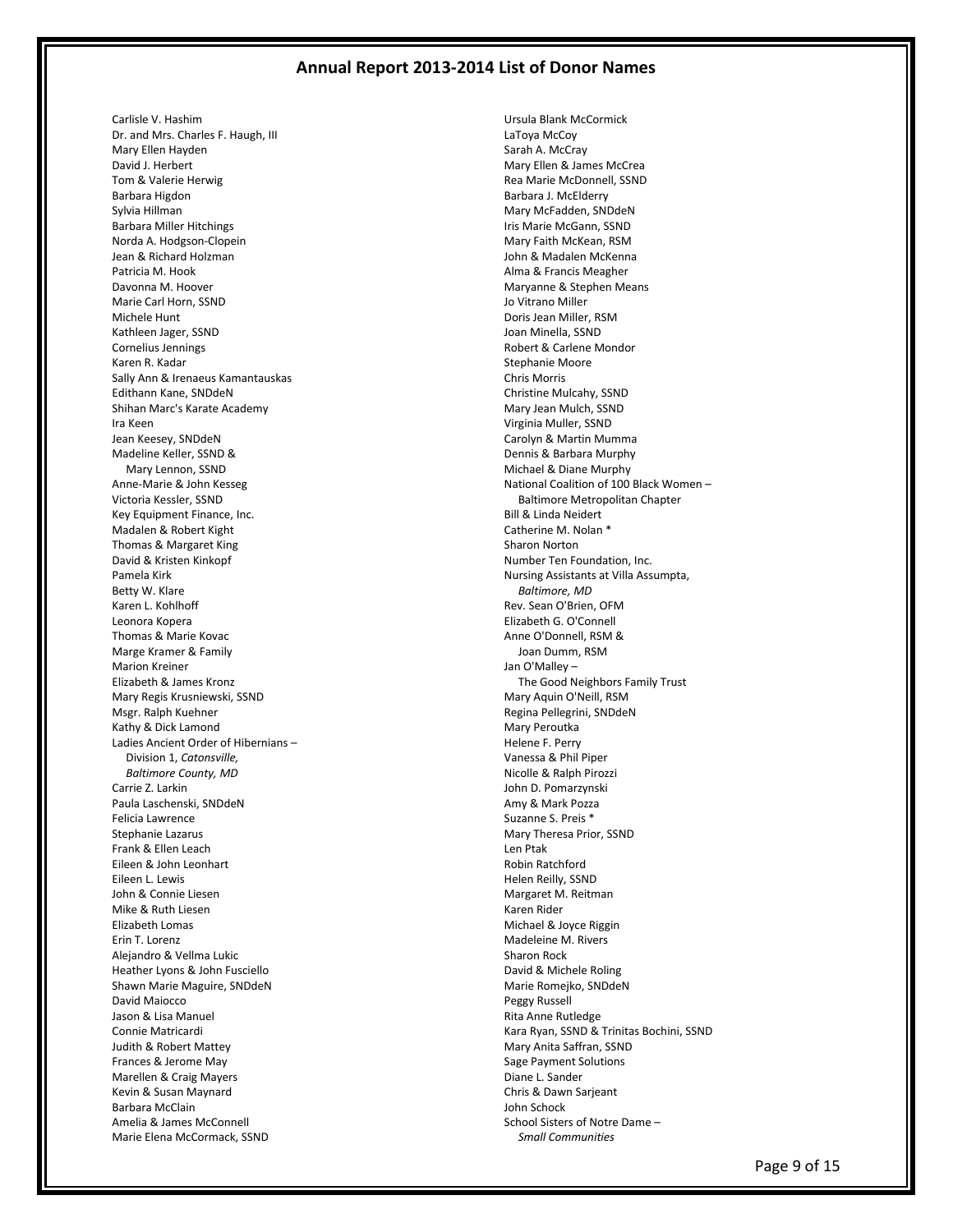Caroline House, *Bridgeport, CT* Charlesgate-8430C Community, *Towson, MD* Corpus Christi Community, *Baltimore, MD* Nativity Community at Villa Assumpta, *Baltimore, MD* Notre Dame de Lafayette Community, *Rochester, NY* Our Lady of Hope Convent, *Baltimore, MD* Providence Road Community, *Baltimore, MD* Roland Avenue Community, *Baltimore, MD* St. Augustine Convent Community, *Elkridge, MD* St. Joseph Convent Community, *S. Norwalk, CT* St. Thomas Aquinas Convent Community, *Baltimore, MD* Catherine Schwartz Bonaventure Scully, CFX Carol M. Scully Stephanie Seipp \* Brian & Jeanne Sequeira Joan P. Serda, RSM Emily C. Serfling Katherine A. Shamer Carol & William Shea Marian Shelledy, SNDdeN Nellie R. Sherrill Richenda M. Shihab Jane & George Shipley Christine C. Shriver Annie Sinclair LouAnne & Randolph Smith Mary Anne Smith, RSM Marcella M. Missar, SNDdeN & Marie-Louise Rossi, SNDdeN Mary Sommerfeldt \* Terri Spence Sisters of Bon Secours - N. Fulton Avenue Community, *Baltimore, MD* Sisters of Mercy - Convent of Mercy, *Mobile, AL* Sisters of Mercy - Hollen Road Community, *Baltimore, MD* Sisters of Notre Dame de Namur – Glen Avenue Community, *Baltimore, MD* Sisters of Notre Dame de Namur – Heather Hill Road Community, *Baltimore, MD* St. Andrew by the Bay Parish, *Annapolis, MD* Jeanne L. Stanley Evelyn Steadman Estate of Mary Margaret Sterling Linda Stilling, SSND Margaret Mohler Strahan Robin Stratton, OCD Margaret Sullivan, Ph.D. Marian Sullivan, SSND Brenda & Napoleon Sykes Alice Talone, CBS Mary R. Tanney & Carl R. Yusavitz Karen & Robert Tarry \*

Terry & Jackie Tipton Iris & Larry Turner Joan Sammartino Turner Sharon & Timothy Valentine Barbara H. Vann Julia A. Wagner Arthur & Margaret Walsh Dolores Walsh Patrick & Carol Walsh Bernadette Walsh, SSND Mary Ann Walsh, RSM Celeste & Richard Walter Pat Warnick, SSND & Helen Reilly, SSND Peter & Kathleen Watko \* Nancy & Edwin Weber Sue & Leo Welsh Jennifer L. Wicks Susan S. G. Wierman Aimee J. Wiest Eileen F. Wilkinson Joanne Wilson Patti Wilson Michele & Chip Woods Harry & Eileen Workman \* Gloria Phillips Wren Elizabeth Bur Wurzburg \* Albert A. Zachik Mary John Vianney Zullo, SSND **Honorary Gifts** *AAUW Baltimore* Susan S. G. Wierman *Academy of Notre Dame de Namur, Villanova, PA* Catharie Conway Nass *Katherine Bell, RSM* Ray & Doris Bintrim *Leo & Ann Bellantoni* Marie Bellantoni *Betsy & Thomas Brinker* Mary & Patrick Geary *Virginia Marie Brune, SSND* Joseph & Sheila Brune *Michael Burke & Henry Strohminger* Clarence Goetz Natalie Rosetti Tom & Kathy Scanlon Patti Wilson *Marie Campbell* Mary Adele Griesacker *Buz Chaney & Donna Gates* Patricia & Gerald Savage *Kate & Chris Crook* Mary Ruzicka & Dick Crook *Linda & Topper Crook* Mary Ruzicka & Dick Crook *Dorothy Daiger, SSND* Mary Noel Albers, SSND *Elaine Davia, CBS* David & Lou Davia Sisters of Bon Secours, Marriottsville Novitiate House Sisters of Bon Secours, N Fulton Ave Community, *Baltimore, MD*

*Frances Marie DeMarco, RSM* Ray & Doris Bintrim *Delia Dowling, SSND*

Page 10 of 15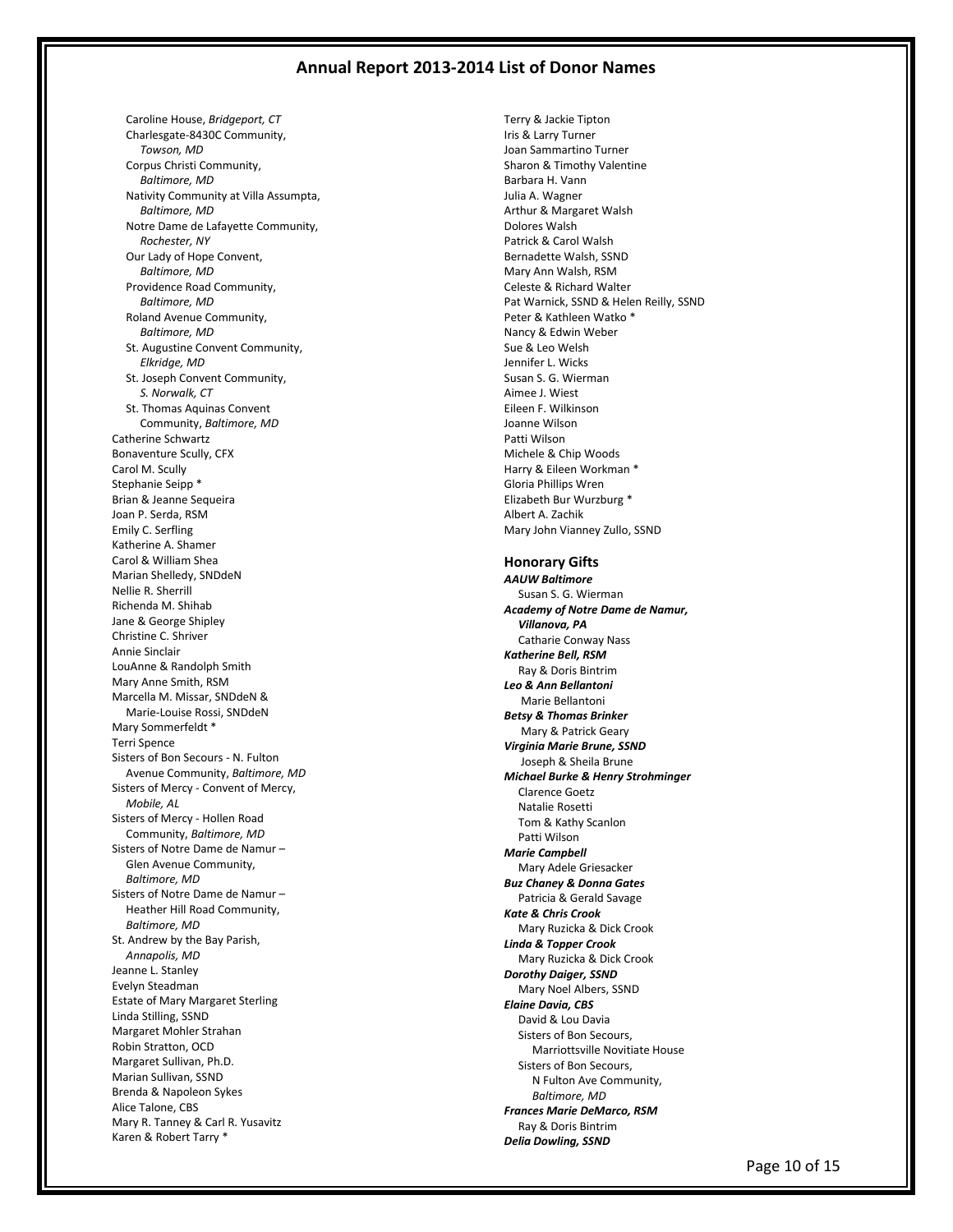Anne S. Burgan Mary Ruzicka & Dick Crook Mary Joan & John Jordan Emily C. Serfling Aimee J. Wiest Louisa "Dickie" Wyskiel *Jim Dugan* Mary Aquin O'Neill, RSM *Frank Fischer* Harry F. DeSanctis *April Flores* Jacob Wittig *Kathy Fullerton, SSND* Harriet Capitol *Marian Garvey* Mary Jane Goetzke *Mary Goulart* Amelia & James McConnell *Claire Hartman* Peter Bell & Lise Satterfield *Kathryn Hierholzer* Maryella R. Hierholzer *Pam Himmelrich* Margery & Timothy Bessent Anne-Stuart & Richard Darrell Anna & Matt Kozlov Montag Family Fund of The Community Foundation for Greater Atlanta Greg & Katharine Otto *Pam & Sam Himmelrich* Carrie Jo Himmelrich *Fran Hutchinson* Joyce & Errol Phillip *Maria Iannuccillo, SSND* Virginia Anne Day *Mary L. Kilbourne* Jennifer & George Kilbourne *Louise Kirkland* Patricia & Edward Harris *Mary Lina, SSND* Most Rev. William C. Newman *Kathleen Leahy Lyon* Maureen & Alan Aarons *Rosina Maiers* Charles & Caledonia Ely Sam & Donie Ely *Mauto Manna, SSND* Gino & Peggy Gemignani *Mercy Sisters at Mt. St. Agnes College 1966* Nancy Skinner *Mary Lou Monaghan, SNDdeN* Mary Teresa Day, SNDdeN Carrie Z. Larkin *Moira Monk* Sherri & Steven O'Donnell *Denny Moran* Douglas T. DuVall *4 Congregational Sponsors & Scholarship Sponsors* Joeann Karibo & Mark Tamulonis *The Murphy Family* Patricia Murphy, SSND *Patricia Murphy, SSND* Maureen & Robert Keck Ted & Virginia Rugemer *Rev. Joseph Muth*

 Suzanne & Terry Spencer *Nancy Nale* Sarah Anne Riley *Kathleen O'Brien, SNDdeN* Robert & Rosella Stock *Yolanda Perry* Joyce & Errol Phillip *Joyce & Errol Phillip* Linda Greene *Marie-Louise Rossi, SNDdeN* Delia Dowling, SSND Jean Keesey, SNDdeN Barbara A. Tipton *Beth Ruekberg & Kate Dowling* Barbara Ackerman Kathleen Baughman Melinda Bihn & William Wallace Richard & Lisa Fox Louise C. Frock Shihan Marc's Karate Academy Barbara J. McElderry Mary & Ken Murray Christine C. Shriver LouAnne & Randolph Smith *Patricia & Jerry Savage* Ted & Virginia Rugemer Carol M. Scully *Seton High School Class of 1963* Charlotte M. Bernhardt Sylvia Hillman *Tymarra Sherrill* William L. Gaudreau *Dr. & Mrs. Lionel Sifontes* Joyce & Errol Phillip *Sisters Academy Class of 2014* Pam & Sam Himmelrich Susan Zator & Harry Merritt *Sisters Academy Students, Faculty & Staff* SSND - Notre Dame de Lafayette Community, *Rochester, NY Sisters of Mercy* Richard Mary Burke, RSM & Sisters *Sisters of Mercy & Mercy Associates* Gisele Ferretto *The Honorable Carol E. Smith* Patricia Smith, RSM *Ellen Smith & Chris Dew* Patricia Smith, RSM *Patricia Smith, RSM* Donna Marie Coward, RSM The Honorable Carol E. Smith *2013 SNDdeN Jubilarians* Marcella M. Missar, SNDdeN Marie-Louise Rossi, SNDdeN *SNDdeN Chesapeake Provincial Leaders* Linda Myers *2013 SSND Jubilarians* Mary Noel Albers, SSND Iris Marie McGann, SSND *2014 SSND Diamond Jubilarians* Helen Reilly, SSND *2014 SSND Jubilarians* Frances Butler, SSND Kathleen Fullerton, SSND Mary Regis Krusniewski, SSND Patricia Murphy, SSND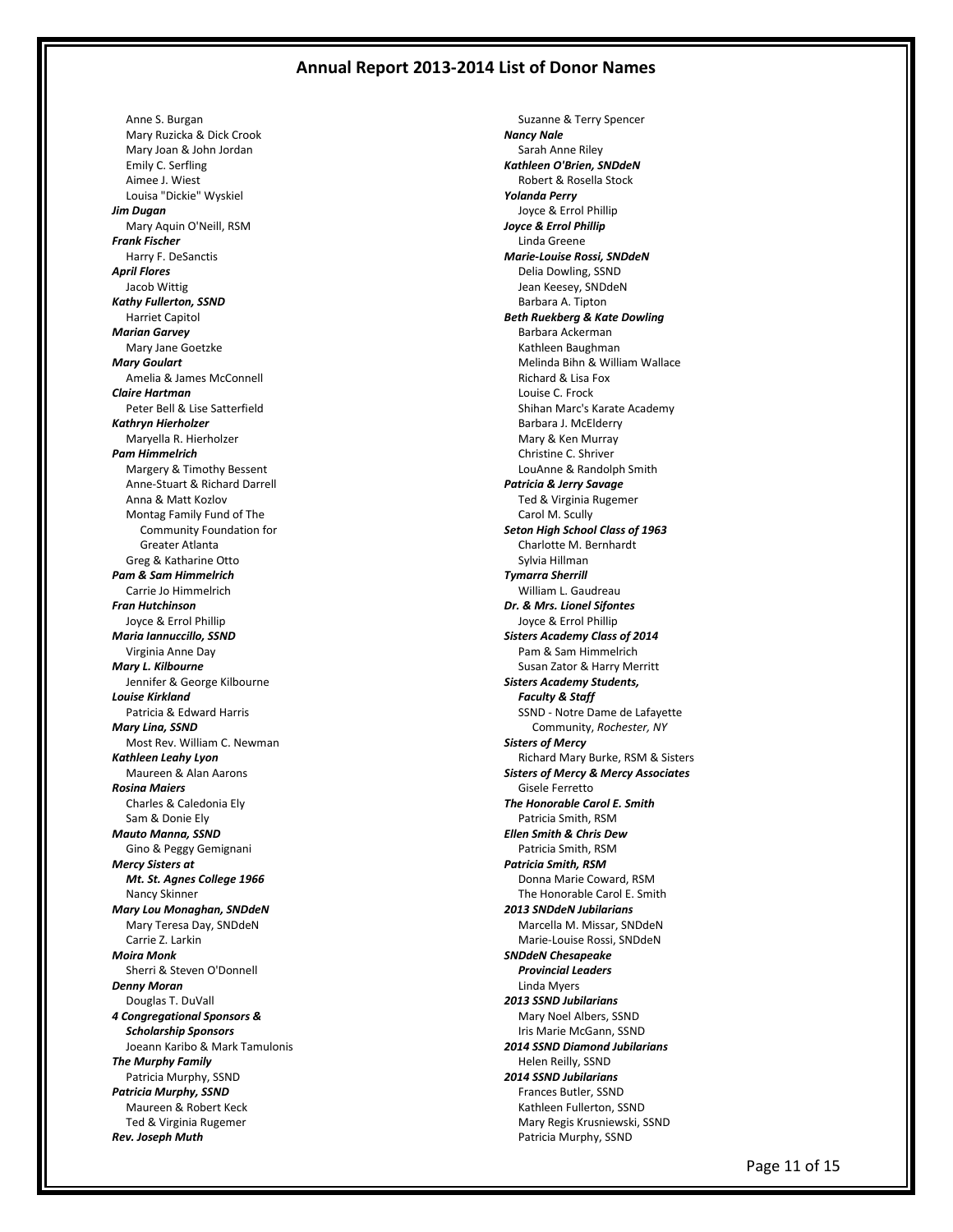*SSND Atlantic-Midwest Provincial Council* Madeline Keller, SSND Mary Lennon, SSND *SSND Profession Class of 1957* Davonna M. Hoover *Mr. & Mrs. Aidan Surlis* Joyce & Errol Phillip *Teachers* Ann McCafferty, SNDdeN *John Vianney, SSND* Virginia Anne Day *Judy & George Wacker* Joyce & Errol Phillip *John Duston Walsh* SSND - Corpus Christi Community, *Baltimore, MD John Ward* Mary Kim Ward *Paul Weber* Theda Ecker Charles & Caledonia Ely Sam & Donie Ely *Ethel Whitlock* Gloria Phillips Wren

**Memorial Gifts** *Helen Weber Ackerman* Elaine A. Rayme *Ramona & Howard Appeltofft* Andy & Lynn Kochis *Bernard & Mary Baumiller* Helen L. Baumiller *Fred Joseph Boos* Fred & Nancy Lee Boos *Juliana Dowling Brunk* Barbara B. Brunk Rose Glorioso & Donna Senft Ira Keen *Catherine Busky* Carolyn & Martin Mumma *Matthew B. Clements* Barbara A. Tipton *Catherine M. Coleman* Elizabeth A. Berger *Rita Collins, SSND* Mary Trinita DiGiacomo, SSND *Patrick Connolly* Edna E. Tillette *Mary Jo Corey* Mary C. Corey *John F. Crook* Betty Nell Wagner *Colette Dans* Peter E. Dans, M.D. *Father-in-law of Dessolene Davis* Joyce & Errol Phillip *Patricia Dowd* Kathleen & Mark Warner *Rudy D'Urbano* Beverly A. D'Urbano *Macoy Eames* Paul & Laureene Eames *Patricia A. Easter* Marge Kramer & Family John D. Pomarzynski Rita Anne Rutledge *Maura Eichner, SSND*

 Gino & Peggy Gemignani *Eleanor Eppig* Eileen Eppig, SSND *Paul Feeley* Joan Feeley *Margaret Feeney* Kathleen & Mark Warner *Jeanne Bur Fischer* Michael J. Buckley & Jeannette Suflita Renee & Jerry Buettner Tony & Peggy Bur Larry & Mary Ellen Bur Jane M. Conover Christine Crouch Harry F. DeSanctis Hilda & Dennis DeSanctis Mark & Kathy DeSanctis Susan Eggers & Bob Goldman Christopher, Maryann and Sebastian Fischer John & Nancy Klaske \* Andrea LaChance & Bruce Lauber \* Julia K. Maher Eileen B. Martin Catherine M. Nolan Martha & Robert Oare Suzanne S. Preis Dana Reed Joan M. Ryan Stephanie Seipp Jeanne & Rick Smiledge Karen & Robert Tarry Peter & Kathleen Watko Loretta T. Whalen Harry & Eileen Workman Elizabeth Bur Wurzburg *Helen Fish, SSND* Mary Lou Fish *Evelyn Fitzke, SNDdeN* Nancy Skinner *James E. & Eleanor Fitzpatrick* Sheila & George Shepard *John & Angie Franchetti* John & Denise Franchetti *Mary Jo Grove Garreis* M. Susan Garreis *Ann Geoffrey* Kathleen & Mark Warner *Joseph Goetzke* Mary Jane Goetzke *Elaine Goulart* Amelia & James McConnell *Margaret Grace* John & Madalen McKenna *Claire Cullinan Hartman* Elise & Jim Ford *Joseph M. Healy* Melody Gordon-Healy *Matthew Heffernan* Robert & Gail Lynch *Dorothy Henggeler* Ladies Ancient Order of Hibernians – Division 1, *Catonsville, Baltimore County, MD Carola Himmelheber, SSND* Paula Himmelheber Lee *Eileen Holahan* Mary R. Tanney & Carl R. Yusavitz *Russell Honaker*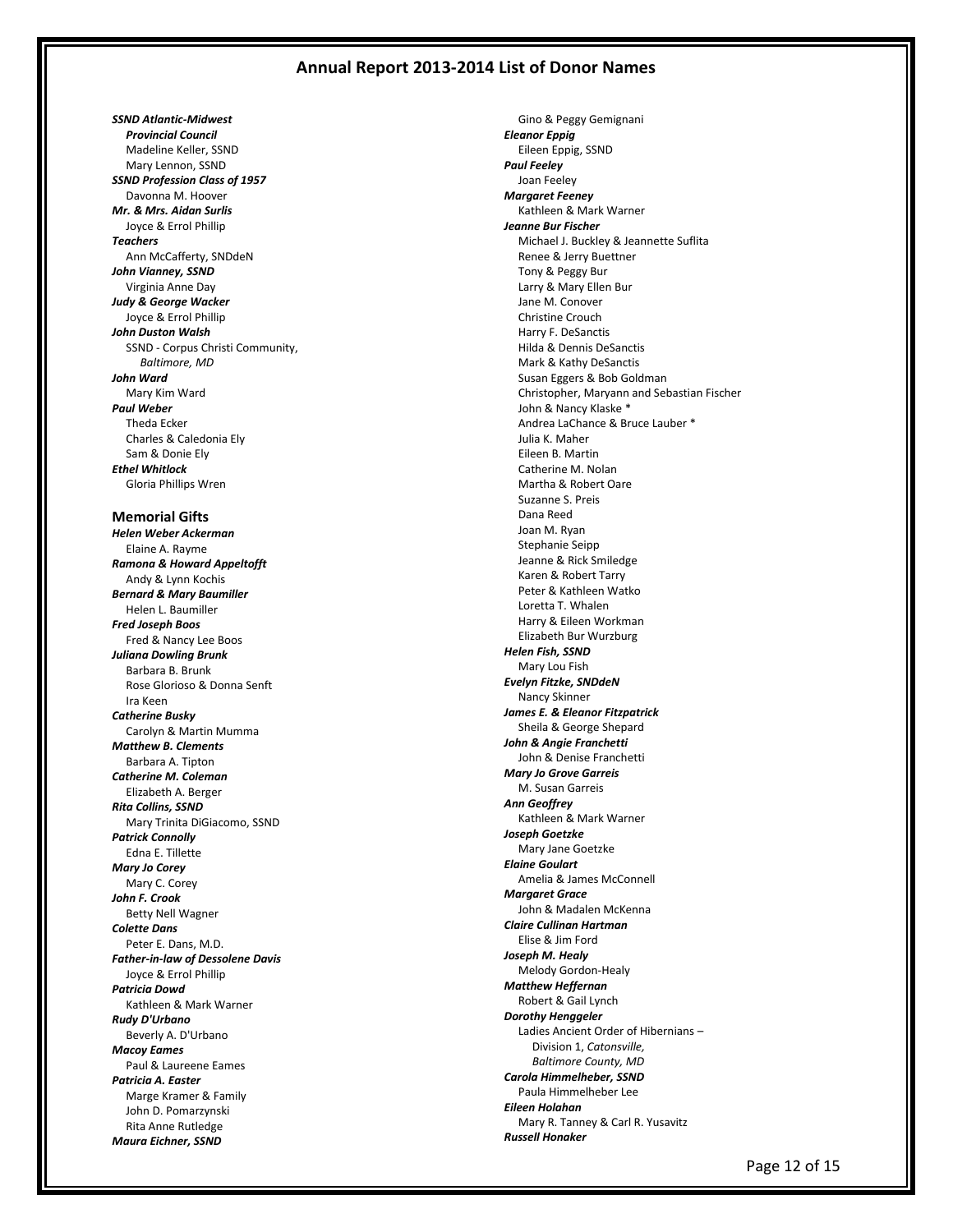Mary Jane Bell *Betty Karibo* Joseph Karibo *Therese E. Keen* Ira Keen *Frances Helen Kennedy* Louise T. Higgins *Linda Kennedy* Lenna D. Kennedy *Margaret Mary Kmetyk* Mary Ann Kmetyk *John & Margaret Kochis* Andy & Lynn Kochis *Philomen Langhals, SSND* Rea Marie McDonnell, SSND *Patrick Lavelle* Anne Lavelle *Nancy B. Leahy* Thomas Associates, Inc. *E. Gertrude DeVouges Lewns* Diane Lyons *John S. Linz* M. T. Susan Wood *George Lochboehler* Mary L. Kilbourne *Ethel MacGary* Ellen L. McNeill *Marie Martin* Maryella R. Hierholzer *Mary Agnelia McAfee, SSND* Lenna D. Kennedy *Eileen McCarthy, SSND* Rea Marie McDonnell, SSND *Mary McCormack, SSND* Marie Elena McCormack, SSND *Eileen McFadden, SSND* Victoria Kessler, SSND *James McFadden* Mary McFadden, SNDdeN Sisters of Notre Dame de Namur – Heather Hill Road Community, *Baltimore, MD Sarah Frances McGinity* Bobbi & Chip Ackers *Dr. Edna McGlynn* Pat Murphy & Dan Savin *Laverne McKenna* John & Madalen McKenna *McNamara Family* Michael & Cathleen Maloney *Edward J. McNeal, Sr.* Mary Lu McNeal *Mercy Sisters at Mt. St. Agnes College 1966* Nancy Skinner *Frank & Annabell Milanicz* John & Denise Franchetti *Theresa Basel Milford* Jane & Norbert Basel *Msgr. Edward Miller* The Thomas More Project Msgr. Arthur F. Valenzano *Ellen E. Miller* Jane M. Smith *Barbara S. Moore* Joyce W. Michaux *John Moran* William D. Moran &

 Norwood Service Center *Clare Mosmiller* Nancy H. Bateman Marion B. Corry *The Mosmiller Family* James & Juanita Mohler *Steven P. Murphy* Dennis & Barbara Murphy Patricia Murphy, SSND Kathleen M. Savage *Katherine Neuslein, RSM* Michele & Chip Woods *Anna & Herb Nikolai* Jane & George Shipley *Grade School & High Schools Nuns* Margaret M. Reitman *Mother of Sharon Penland* Joyce & Errol Phillip *John Peters* Sisters of Notre Dame de Namur – St. Julie Convent, *Westbury, NY J. Bernard & Marie Rafferty* Rev. Brian M. Rafferty *James Ramsden* School Sisters of Notre Dame – 8430C Charlesgate Community, *Towson, MD Toni Reddy* Nancy & Thomas Sanders *William Rogers* Patricia M. Hook *Alice Ross* Melody Gordon-Healy *Mary Bernadette Rouse* Eileen & John Leonhart Mark C. Rouse *Deceased Sisters of Mercy* Richard Mary Burke, RSM & Sisters *Joseph Scully* Bonaventure Scully, CFX *Helen Schultz* Sylvia & Roderick O'Connor *Thomas Shine* Bernadette Shine *Amalia Marchand Sifre* Madeleine M. Rivers *J. Robert Sprankle* Anonymous *Mr. and Mrs. Stanley Stodolski* Thomas & Denise Kickham *Patrick Sullivan* Anne S. Burgan *Mary Kateri Sullivan, RSM* Doris & Ray Bintrim Doris Jean Miller, RSM *Mary E. Suplee, SNDdeN* Helen Bellew, SNDdeN *Miriam Jude Sweeney, SSND* Margaret & Michael Markovic *Bill Thompson* Mary Dowling Thompson *Grandmother of Donna Thompson* Joyce & Errol Phillip *Roberta Tierney, SSND* School Sisters of Notre Dame – Notre Dame de Lafayette Community, *Rochester, NY Dorsey & Helen Tipton*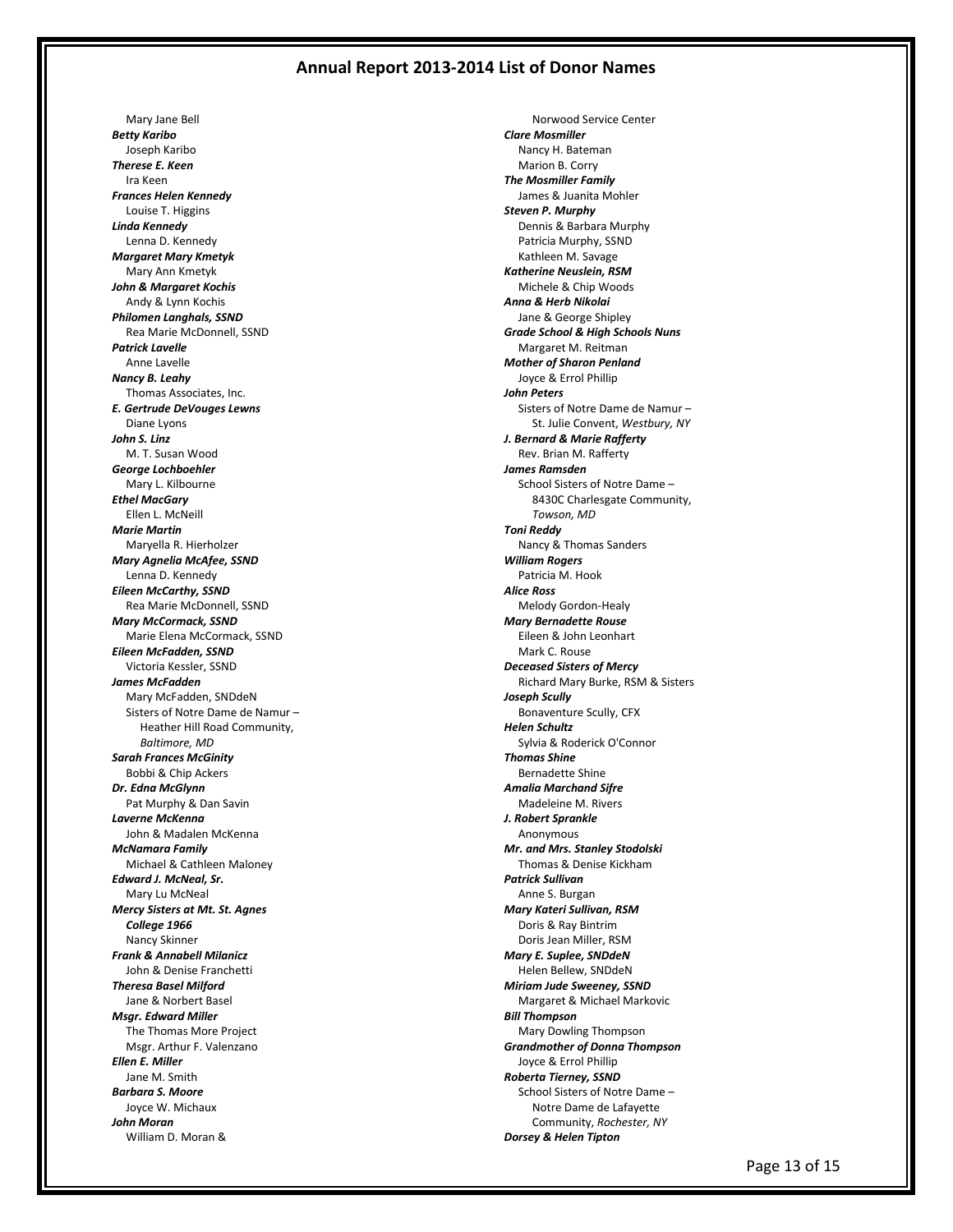Barbara A. Tipton *Virginia Toohey* Margaret McCann *Margaret Turner, SNDdeN* Mary Angela Chairs *William J. Turner* Iris & Larry Turner *Rose Walsh* John & Kate Walsh *Warnick and Reilly Families* Pat Warnick, SSND & Helen Reilly, SSND *Mary Ann Winterling* Leah Winterling Bark *Barbara Klier Zink* Nancy & Edwin Weber *Lucy & John Zullo* Mary John Vianney Zullo, SSND

#### **Gifts In Kind**

American Visionary Art Museum, *Baltimore, MD* Anonymous Darleen Atkinson Bakery Express / Ms. Desserts, *Halethorpe, MD* The Baltimore Orioles Baltimore Symphony Orchestra, *Baltimore, MD* Mary Jane Bell Bonnie Bennett **CenterStage** Christ Child Society, *Baltimore, MD* Corner Florist, Inc., *Lansdowne, MD* Marcia A. Cort Jeanmarie Curley & Girl Scout Troop #5359, *Gaithersburg, MD* The Davia Family Kathy Donnelly Father O'Neill Council Knights of Columbus & Immaculate Conception Parish, *Towson, MD* Firehouse Subs Four Seasons Grille Elaine Gentile, SNDdeN Giant Food Store, *Baltimore, MD* Maria Grove & Girl Scout Troop #196, *Ellicott City, MD* Dorothy Gish Greetings & Readings, *Baltimore, MD* Margaret H. Grimes H & S Bakery, Inc., *Baltimore, MD* Mary & Nelson Herrman Kathy Honaker Pamela Jablon, SSND Karen Kadar Karen Kennedy Mary L. Kilbourne M. Kristine Kirk Knott Scholars Alumnae Barbara & Bill Kriz Michael & Rosemary Lardner Lynn's Day Spa Mars Super Markets, Inc. Maryland Institute College of Art, *Baltimore, MD* The Maryland Jockey Club Jill McAlister

Menasha Display Group, *Philadelphia, PA* - Courtenay O'Connor Joan Minella, SSND Moira & John Monk Chris Morris Mount de Sales Academy National Art Honor Society Students, *Catonsville, MD* Notre Dame of Maryland University, *Baltimore, MD* Notre Dame Preparatory School, *Towson, MD* Olive Grove Restaurant, *Linthicum, MD* Mary Aquin O'Neill, RSM Panera Bread Pizza Hut of Maryland Pat Roselle Mary Shimo, CBS Sisters of Bon Secours Louise Slezak Sorrento of Arbutus Edward St. John Foundation and St. John Properties Robin Stratton, OCD Jeanne Tebera Toby's Dinner Theatre of *Columbia, MD* Total Wine and More, *Odenton, MD* Transfiguration Catholic Community, *Baltimore, MD* VFW Post #327 Dolores Walsh Joanne Wilson **Wockenfuss** Susan Zator & Harry Merritt

#### **Volunteers/Gifts of Service**

Peggy Bessent Anne-Stuart Darrell Murdock & Kathy Donnelly Kate Edwards Anne Maura English Xan Enright Barbara Gailunas Gallagher Evelius & Jones LLP – Kathy Hoskins Girl Scouts of Central Maryland Go Consulting, Inc. - Jerry O'Keefe Pat Groeninger Pam Himmelrich Barbara Ipsaro Deborah S. Jones Julie B. McQuilkin Moira & John Monk Peggy Moseley Sallie Mullen Notre Dame Preparatory School Students, *Towson, MD* Jim O'Leary, Maryland Science Center, *Baltimore, MD* Mary Peroutka Augusta Reilly, RSM Angie Rodriguez Larry D. Sells Gwen Skillern and Coalition of 100 Black Women Crissa Holder-Smith Kathy Smith Wendy Smith